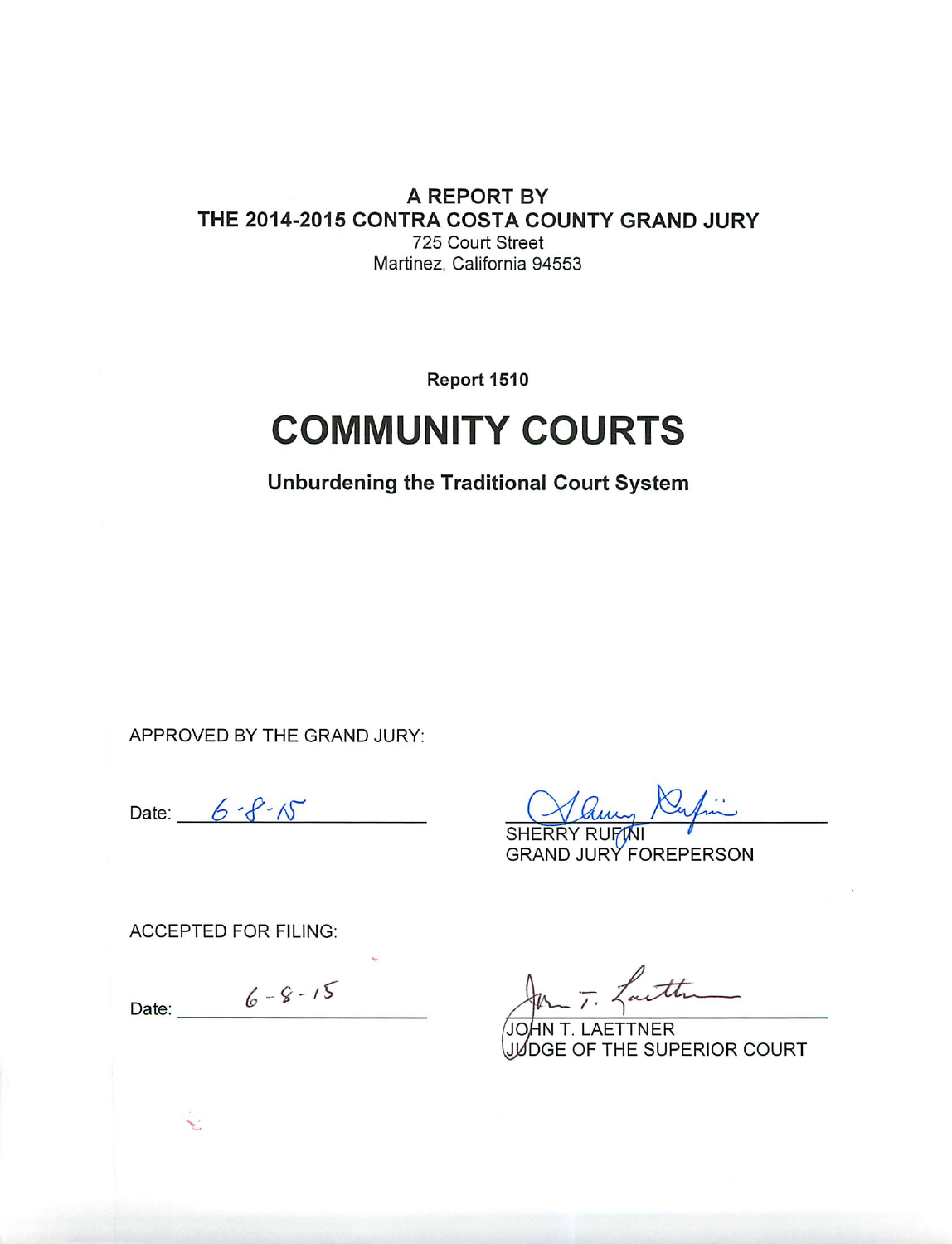Contact: Sherry Rufini Foreperson 925-957-5638

Contra Costa County Grand Jury Report 1510

# **COMMUNITY COURTS**

# **Unburdening the Traditional Court System**

**TO: The Contra Costa County District Attorney and the City Councils for the following cities: Antioch, Brentwood, Clayton, Concord, Danville, El Cerrito, Hercules, Lafayette, Martinez, Moraga, Oakley, Orinda, Pinole, Pittsburg, Pleasant Hill, Richmond, San Ramon, San Pablo, Walnut Creek**

## **SUMMARY**

Community Court is a voluntary court-alternative program designed to give individuals arrested or cited for certain qualifying offenses an opportunity to resolve their matter outside the traditional **c**ourt system.

The **c**ities of Walnut Creek, Concord, Pittsburg and San Ramon currently conduct community court hearings for people who are arrested for certain misdemeanors in their jurisdictions. Each city has determined what crimes will be eligible to be heard in its community court. The types of cases referred to community court include low-level misdemeanors and infractions, such as petty theft, public intoxication, vandalism, minor accidental non-injury vehicle hit-and-run collisions, and "malicious mischief: other."

If a person agrees to participate in the community court process, an independent hearing officer hears the case in the city's police department. The hearing officer has the authority to issue a directive, which may require the participant to pay a fine or restitution, perform community service, and/or attend counseling. Completion of the directive will prevent formal criminal charges from being bought against the participant, but in most cases does not remove the arrest from the participant's record.

In Contra Costa County, participating cities, the DA, the traditional **c**ourt system, and participants all benefit from the community court option. Those Contra Costa cities not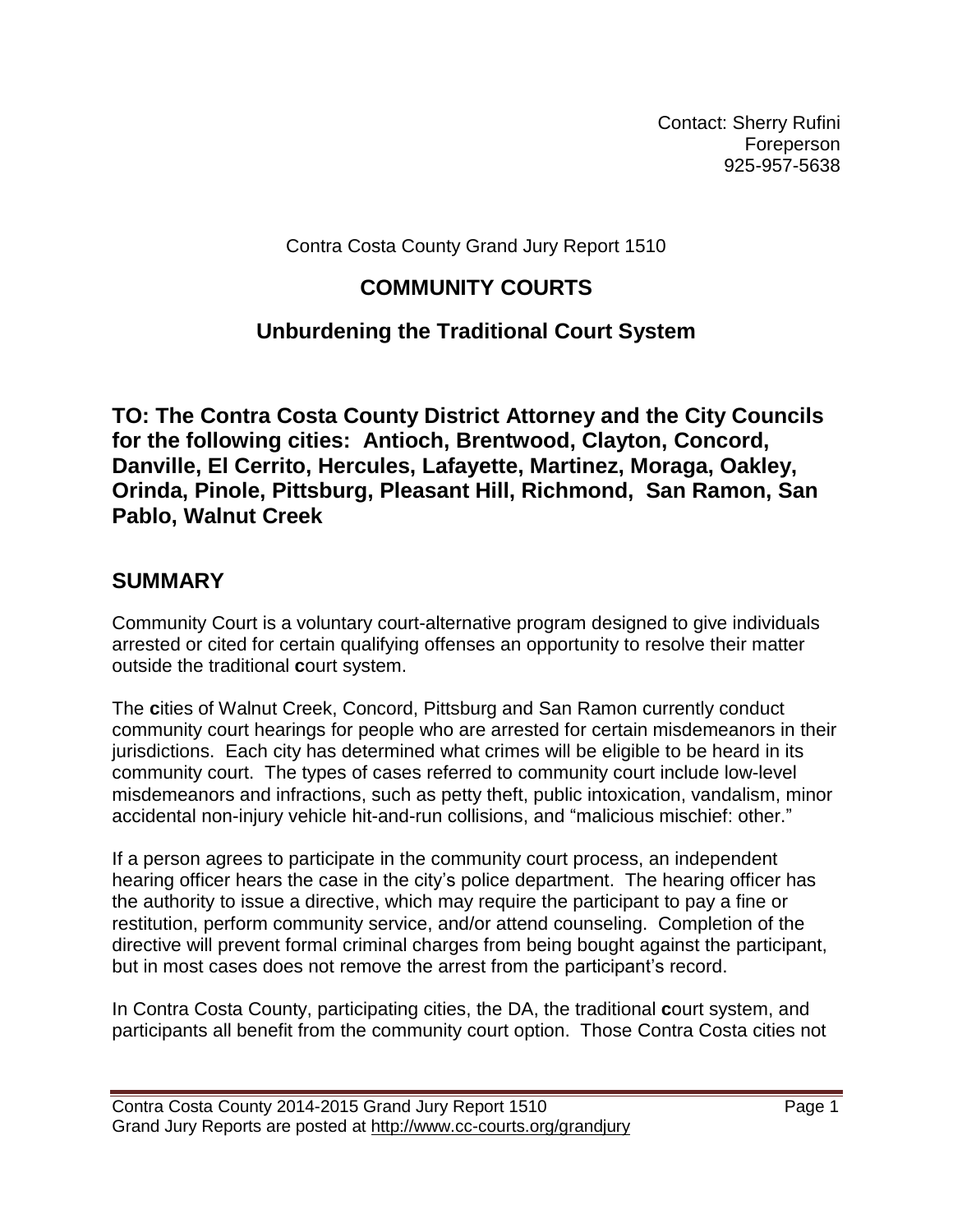currently utilizing community courts could benefit by establishing this program in their communities.

## **METHODOLOGY**

The Grand Jury

- Interviewed employees of the Walnut Creek, Concord, and Pittsburg police departments
- Interviewed an independent Hearing Officer
- Attended a Community Court hearing
- Reviewed applicable State Law authorizing Community Courts
- Reviewed Community Court handouts and visited the Community Court Services website [\(http://www.californiacommunitydisputeservices.com/-big-idea-.html\)](http://www.californiacommunitydisputeservices.com/-big-idea-.html)

## **BACKGROUND**

Community Court is a program that resolves low level criminal matters including petty thief, malicious mischief, vandalism, excessive noise, and alcohol related complaints, as well as other infractions and misdemeanors. These cases in the past would have been filed with the Contra Costa County District Attorney and may have been prosecuted in superior court.

Four cities in Contra Costa County currently use Community Courts Services (CCS), a private company, to operate the Community Court program in its city: Concord, Walnut Creek, San Ramon and Pittsburg.

# **DISCUSSION**

#### History of Community Courts in California

In 1972, San Francisco instituted a program to mediate conflicts underlying misdemeanors, civil complaints, and civil suits. That program became known as Community Courts. Accused offenders were identified and given an opportunity to resolve their legal matters in their own neighborhoods and avoid formal prosecution. Trained, independent hearing officers conducted the hearings. The fines and actions ordered by hearing officers served to punish violators as well as to eliminate the cause of the behavior.

Community Court project was operated by California Community Dispute Services (CCDS), a 501(c)(3) nonprofit corporation. The program succeeded in San Francisco and was extended to Walnut Creek and Richmond. The programs in both San Francisco and Contra Costa counties were originally funded by grant monies and donations as well as participant fees for service.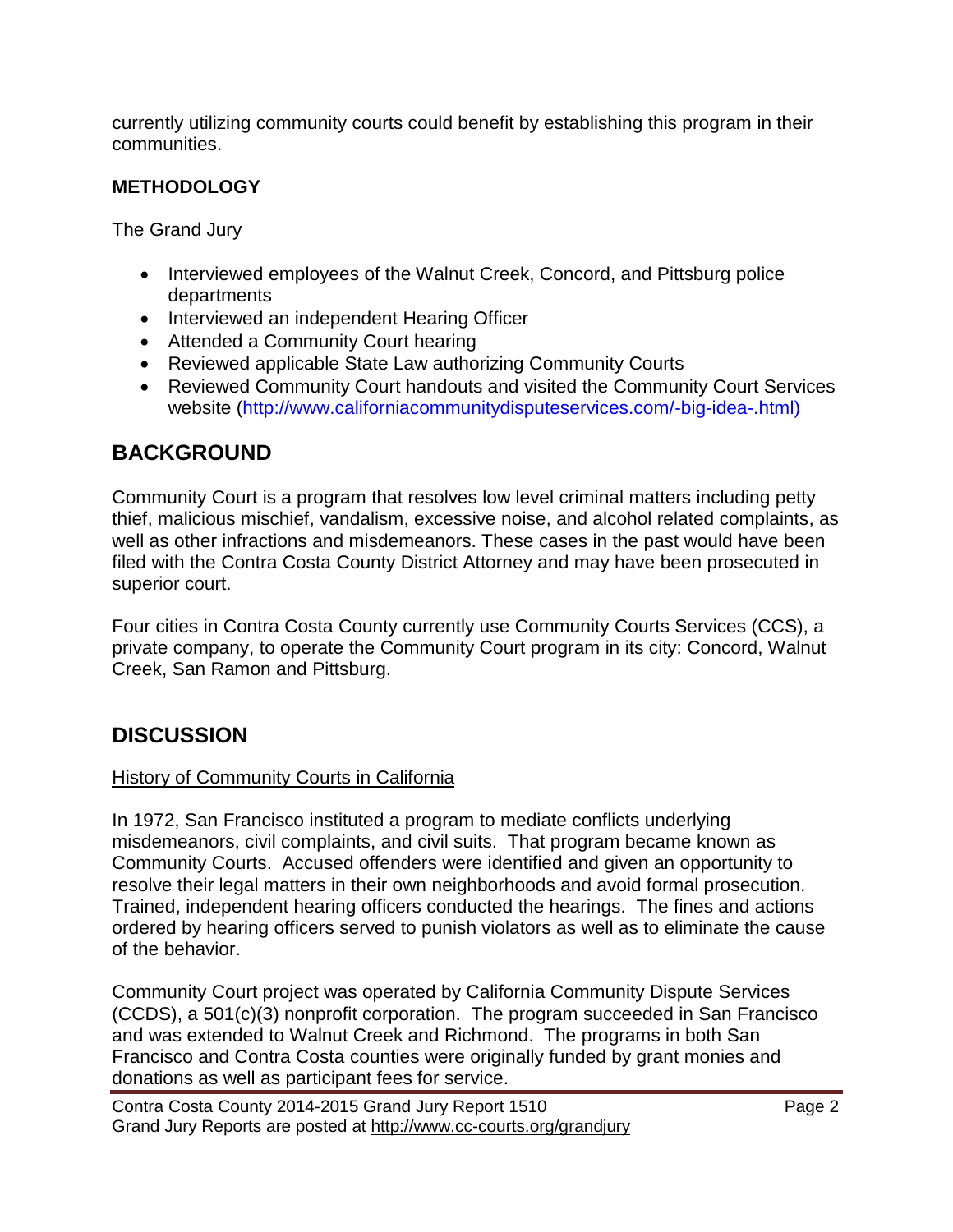In 1992, the California Legislature enacted Penal Code Sections 14150-14156. These code sections, along with the filing authority of the District Attorney, formally grant counties the right to establish Community Court in California. In enacting the above Penal Code sections, the legislature found that criminal cases, including misdemeanor filings, have increased faster than any other type of filing in California courts and the misdemeanor cases add to the workload straining the California court system.

In Richmond, the community court process was used for neighborhood "barking dog" cases; however, Richmond no longer participates in the program. The City of Walnut Creek continues to use Community Court. During the twelve years of its existence, the emphasis in Walnut Creek has been to use Community Court for intoxicated-in-public cases.

CCDS stopped receiving government grants and charitable funding after it changed its status in 2011 - 2012 from a 501(c)(3) non-profit organization to a for-profit company. It now relies on fees collected from participants and volunteer involvement. CCDS is no longer active in San Francisco and Community Court is now administered by the San Francisco District Attorney's Office. Community Court Services (CCS), a division of CCDS, currently operates courts in Walnut Creek, Concord, Pittsburg and San Ramon.

#### Referrals of Cases to Community Courts

Local law enforcement agencies, after making an arrest, usually file the case with the County's District Attorney's Office. The DA reviews the case and decides whether or not it will file a complaint in criminal court. A conviction results in a fine, jail time, and/or probation.

Cities that have decided to use Community Court determine with the approval of the District Attorney's Office what types of cases are suitable for adjudication in Community Court. Only infractions and certain misdemeanors are eligible for Community Court. The police department refers appropriate cases from its arrest files to Community Court, while the remaining cases are sent to the DA. The opportunity to participate in Community Court is usually limited to first time offenders.

Community Court is a voluntary program. Offenders whose cases are eligible for Community Court are given the option of participating. Participants are able to opt out of the process at any time, including after being informed of the hearing officer's directive. If a participant opts out, the case is then sent or returned to the District Attorney to determine whether a criminal complaint will be filed.

#### Involvement of Cities in Community Courts

Concord sends letters to accused offenders offering them the opportunity to participate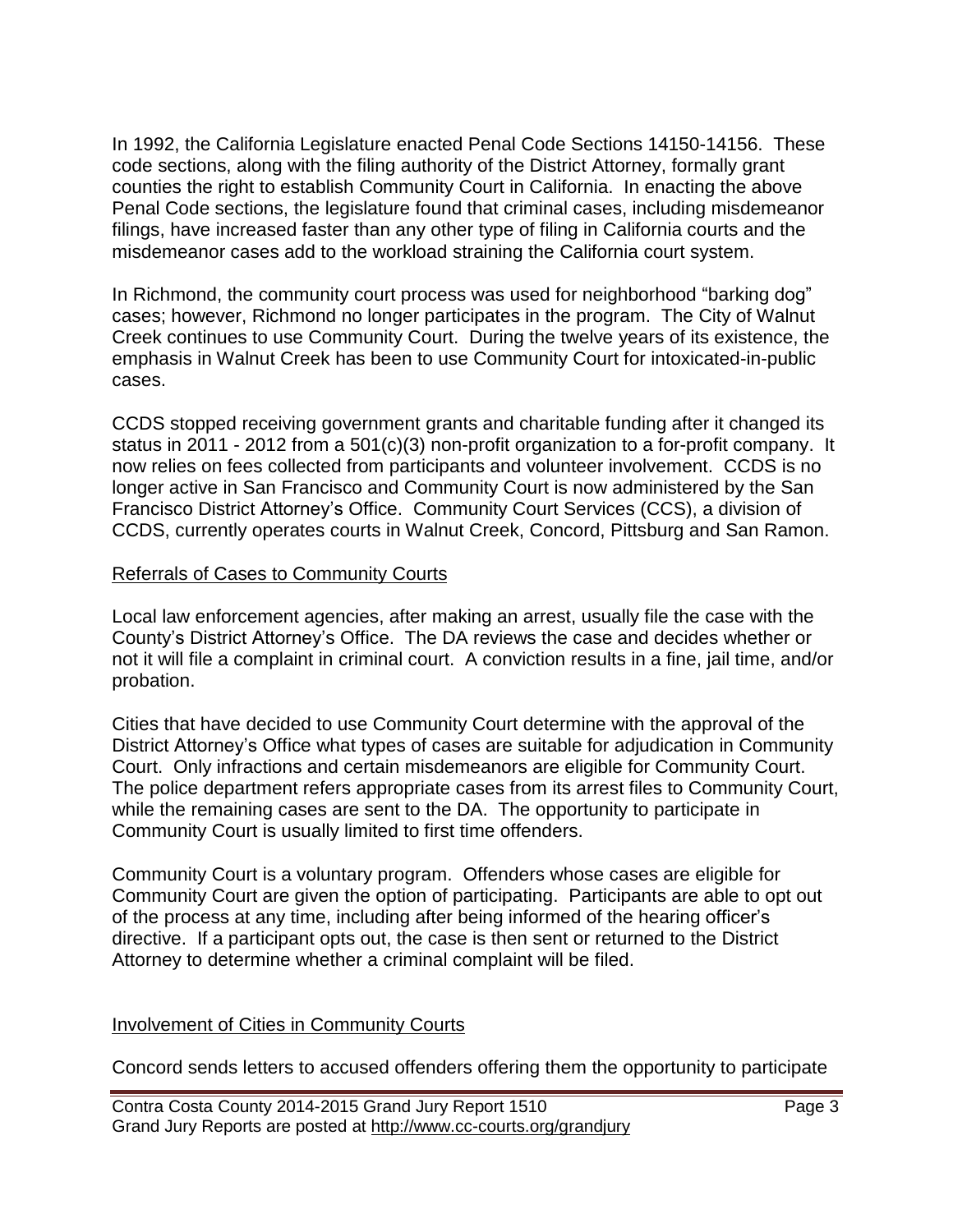in the Concord Community Court program. The cities of Walnut Creek and Pittsburg provide CCS with a list of those accused offenders eligible to participate. CCS then sends out letters to persons on the list informing them of the option to participate in the program. To participate, recipients of the letters typically must respond within ten days. All the cities give CCS the participants' case files prior to the hearings.

Accused offenders in Concord contact the Concord Police Department directly to schedule their appointments for Community Court. Participants in Walnut Creek and Pittsburg call CCS to schedule their appointments. They are given an appointment time so as to minimize their wait time.

In Walnut Creek, 68% of those receiving letters informing them that they have been selected for Community Court chose to respond to the letter. Of those choosing to respond, 60% attended the Community Court hearing and 90% of those paid the fine. In Concord, 49% of those receiving letters responded to the letter. Of those responding 98% attended the hearing and 95% of those completed the directive. Since the inception of the Pittsburg Community Court, 100 persons have received notices that they are eligible for the program and 30% of those receiving the notices have participated in the program.

Community Court is held in Walnut Creek once a month on Thursdays between 9:00 and 11:00 a.m. The hearing officer hears between eight and sixteen cases each month. Walnut Creek makes a police department conference room available for the hearings. The types of cases heard in Walnut Creek include public intoxication and petty theft, as well as other misdemeanors.

The Concord Community Court has been in operation for approximately three years. Hearings are held twice a month, on Thursdays from 9:00 to 11:00 a.m. The Concord Police Department schedules seven to ten cases per session. The types of cases heard in Concord include petty theft, public intoxication, and minor hit and run accidents, as well as other misdemeanors. Juvenile cases are heard in the Concord Community Court. Parents of a juvenile meet with the hearing officer prior to the juvenile's hearing. The hearings take place in a conference room at the Concord Police Department.

Pittsburg implemented its Community Court program in early 2014. The hearings are held on the fourth Thursday of each month from 9:00 to 11:00 a.m. The Hearing Officer hears an average of three cases per session. Cases heard in Pittsburg include petty theft, minor accident hit and runs, vandalism, and other misdemeanors. The Pittsburg Community Court is held in a conference room at the Pittsburg City Hall.

San Ramon recently began a community court program. Its first hearing took place on April 24, 2015. The San Ramon Community Court meets on the fourth Friday of each month. San Ramon plans on using the Community Court to hear juvenile cases.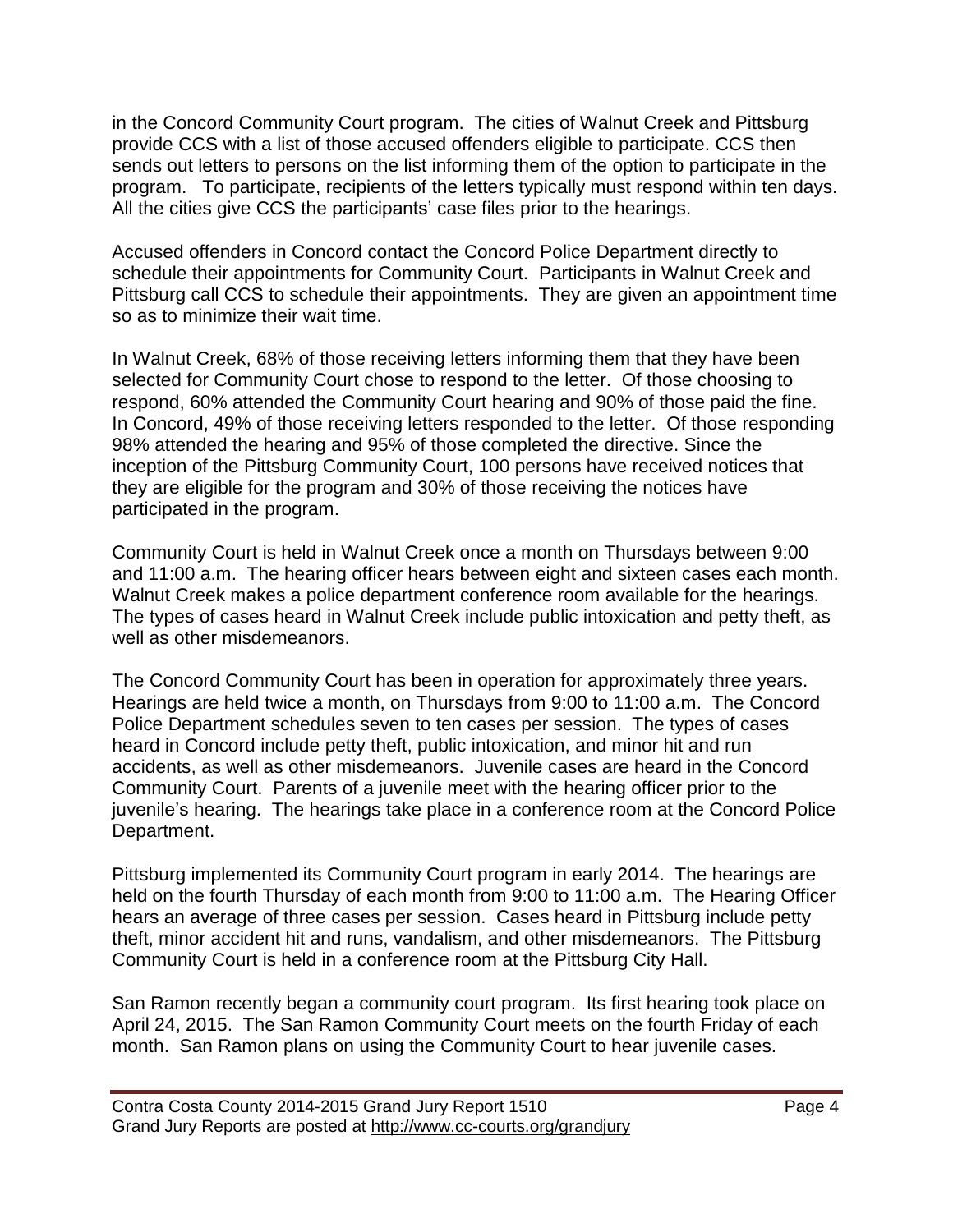#### Community Courts Hearing Process

The four cities all use Community Court Services (CCS). CCS employs two hearing officers, both of whom are lawyers with experience in criminal law and have defense backgrounds. CCS does not charge the cities for its services; it receives revenue from a \$100 fee paid by each program participant. CCS also uses volunteers to assist with the administration of the program.

Participants attend an informal hearing at which the hearing officer summarizes the incident report. The participant is given an opportunity to respond, by making a statement. The hearing officer makes no judgement as to the guilt or innocence of the accused offender. If the accused offender indicates that he or she wants to plead "not guilty," the hearing officer recommends that the participant withdraw the case from Community Court. In that case, the report will be referred to the District Attorney. If the offender proceeds with the community court process, the hearing officer discusses the incident with the participant and then the hearing officer issues his or her directive. Hearings usually take 10 to 20 minutes. The hearing officer will have a counselor available for the participant to meet with following the hearing.

The hearing officer imposes directives that include fines, restitution, community service, diversion and/or counseling. However, the hearing officer does not impose fines on juveniles. The participant must complete any directive, including paying the imposed fine, within two months of the hearing. Successful completion of the directive prevents formal charges from being brought, but usually does not remove the record of the arrest. If the participant either decides to not complete the directive or is unable to do so, the case will be referred back to the District Attorney for a criminal filing decision. No information about the offender participating in Community Court is disclosed to the District Attorney.

#### Costs and Benefits of Community Courts

The costs of the program to the cities include a minimal amount of police department staff time and making a room available for hearings. Pittsburg estimates its police officers devote approximately two hours per month to the program. Concord estimates its personnel spend from one to ten hours a week on the program. Walnut Creek estimates its police officers put two hours per month into the program. Two police department clerks for Walnut Creek also spend a minimal amount of time processing cases. Concord and Walnut Creek also use volunteers to assist with the program.

The cities receive income from the program by collecting fines ordered by the hearing officer. Each participating city agrees with CCS to a range of fines for the different offenses. The City of Walnut Creek receives approximately \$80,000 per year in fines. The fines collected in 2014 by Concord totaled \$28,529 and participants completed 205 hours of community service. Pittsburg has collected \$7,000 in fines since the inception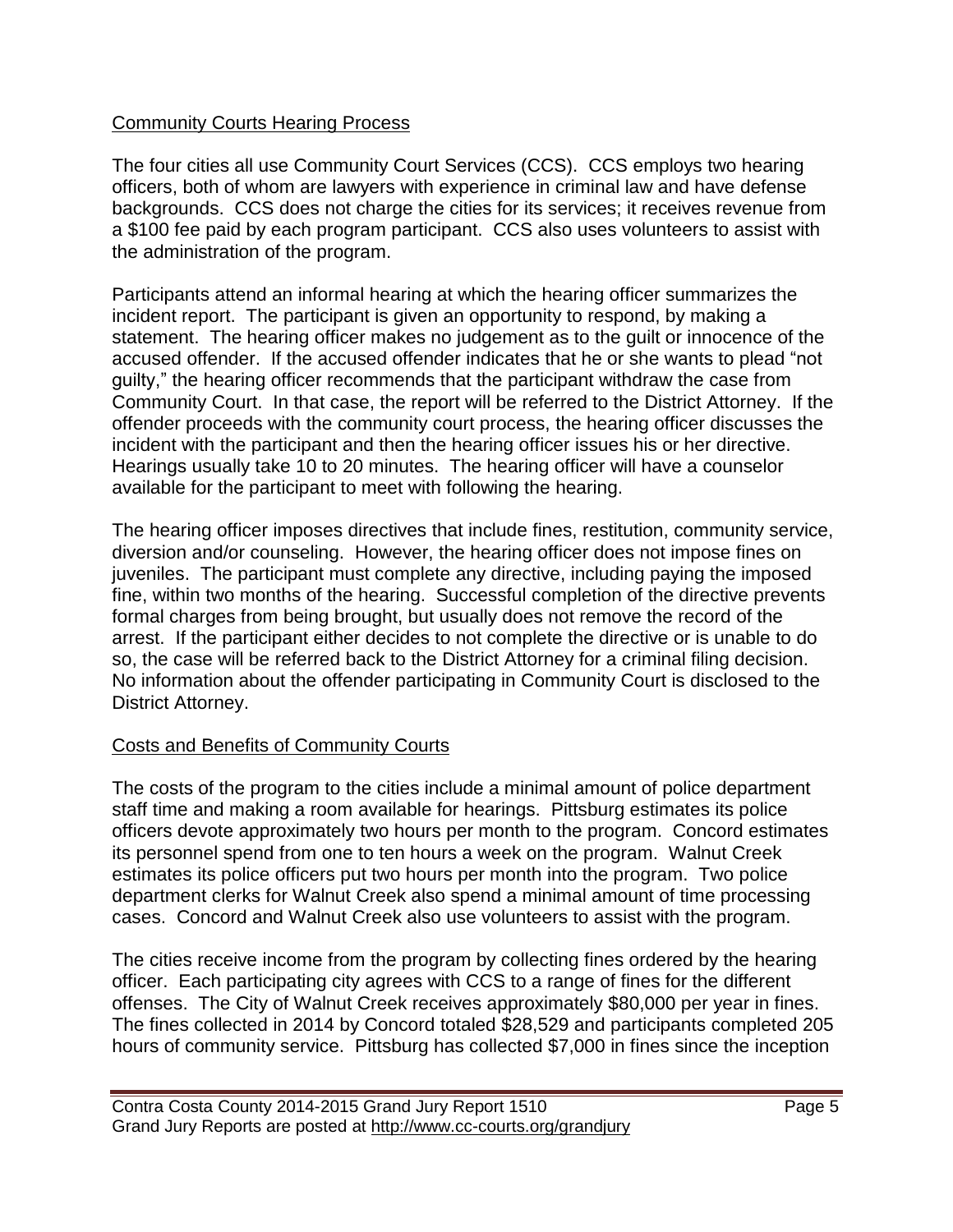of its program, which it has deposited into the city's general fund. The City of Concord reinvests the money it receives from fines back into the program.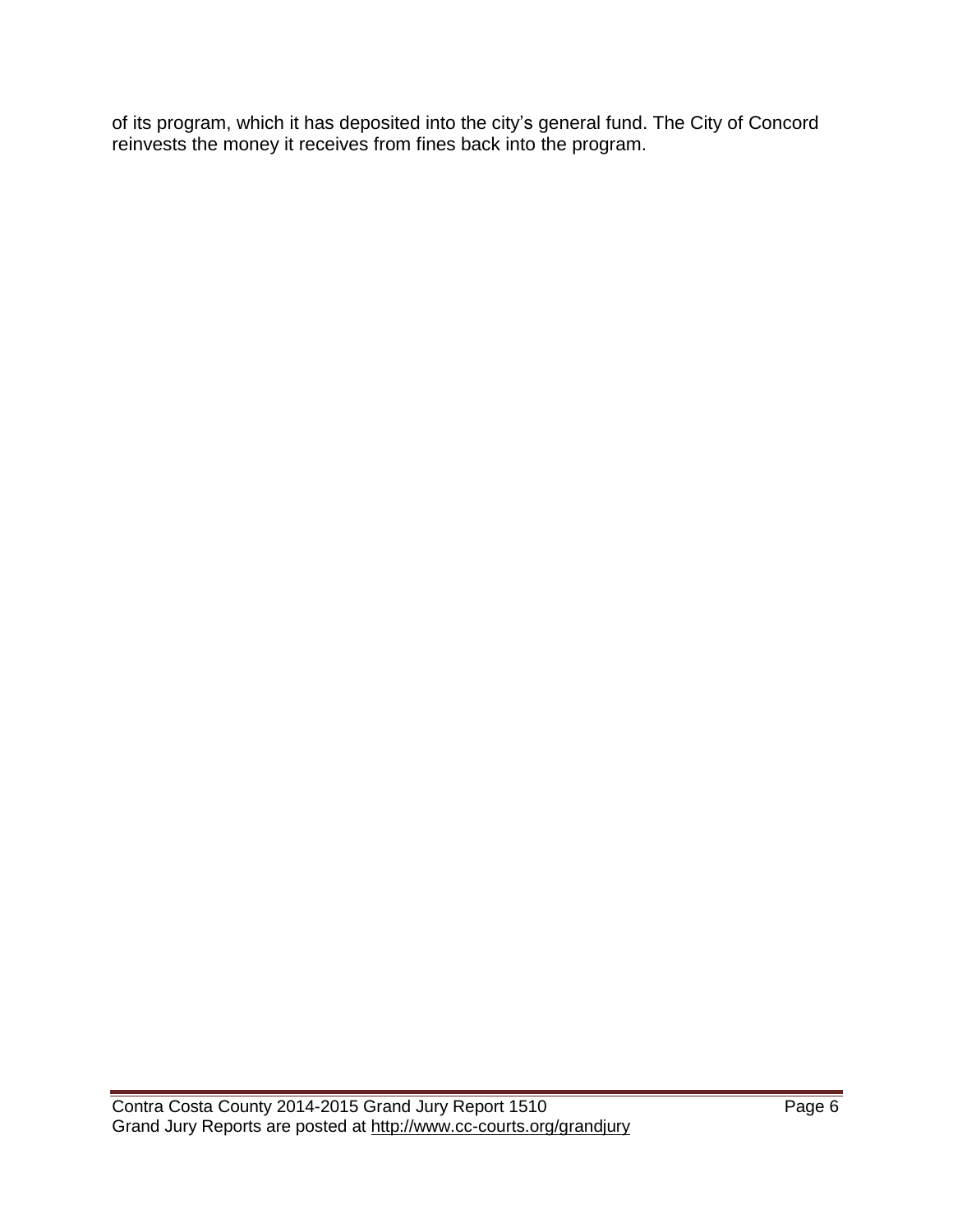## **FINDINGS**

- F1. Participants in Community Court benefit by resolving their issues outside of the traditional court system and avoiding having a criminal record.
- F2. The city benefits by receiving income from fines imposed on Community Court participants.
- F3. The city benefits from Community Court participants providing compulsory community service hours.
- F4. The District Attorney's Office and Superior Court both benefit from Community Court due to the reduction in misdemeanor cases that each must process.
- F5. The hearing officer for Community Court issues directives that include fines, restitution, community service, diversion programs, and/or counseling.
- F6. The city does not have a Community Court program.

# **RECOMMENDATIONS**

R1. The city should consider establishing a Community Court.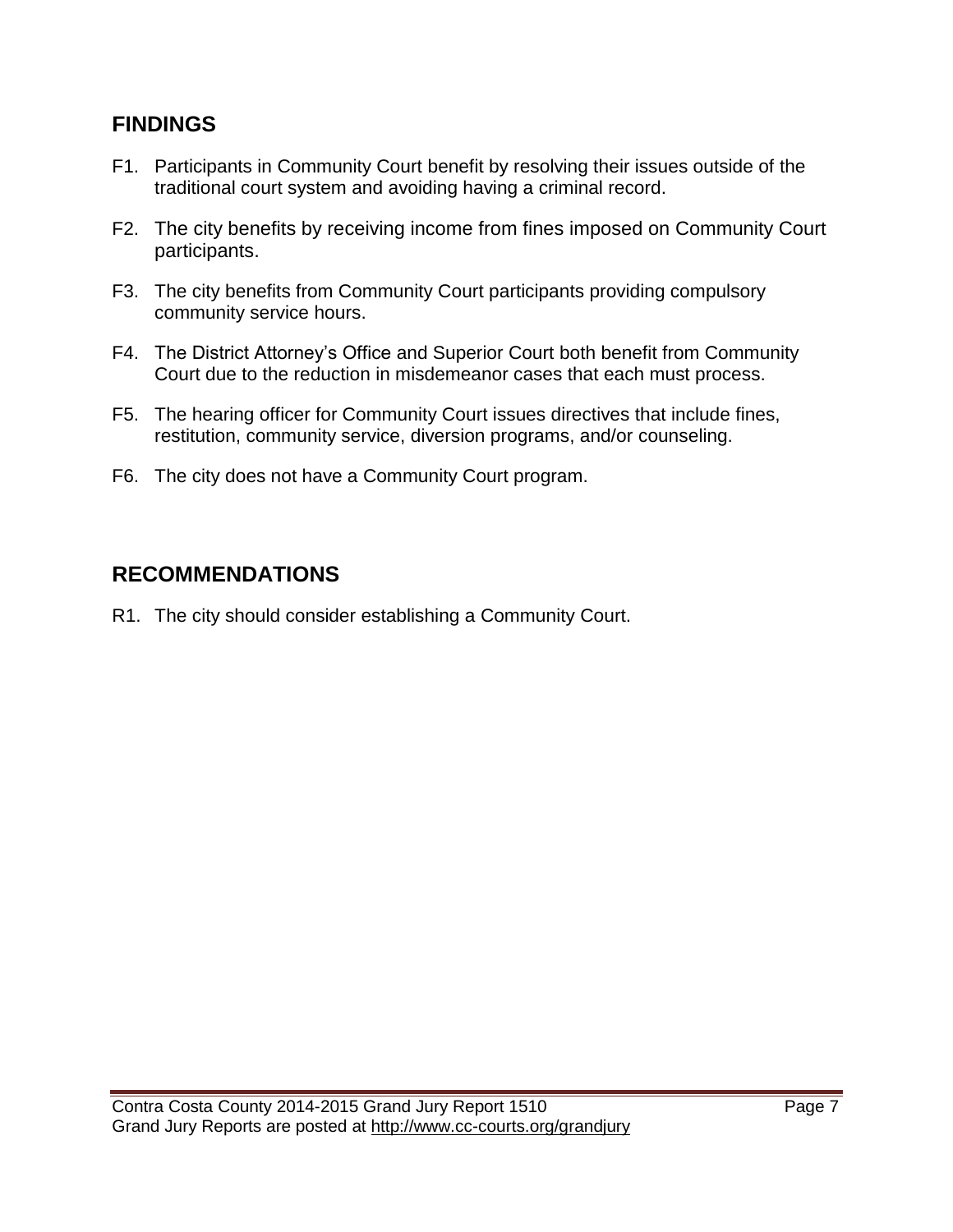# **REQUIRED RESPONSES**

|                                              | <b>Findings</b> | <b>Recommendations</b> |
|----------------------------------------------|-----------------|------------------------|
| Contra Costa County District Attorney Office | $\overline{4}$  |                        |
| City of Antioch                              | 6               | 1                      |
| City of Brentwood                            | 6               | 1                      |
| City of Clayton                              | 6               | 1                      |
| City of Concord                              | 1,2,3.5         |                        |
| City of Danville                             | 6               | 1                      |
| City of El Cerrito                           | 6               | 1                      |
| City of Hercules                             | 6               | 1                      |
| City of Lafayette                            | 6               | 1                      |
| City of Martinez                             | 6               | 1                      |
| City of Moraga                               | $6\phantom{1}6$ | 1                      |
| City of Oakley                               | 6               | 1                      |
| City Orinda                                  | 6               | 1                      |
| City of Pinole                               | 6               | 1                      |
| City of Pleasant Hill                        | 6               | 1                      |
| City of Pittsburg                            | 1,2,3.5         |                        |
| City of Richmond                             | 6               | 1                      |
| City of San Pablo                            | 6               | 1                      |
| City of San Ramon                            | 1, 2, 3, 5      |                        |
| <b>City of Walnut Creek</b>                  | 1, 2, 5         |                        |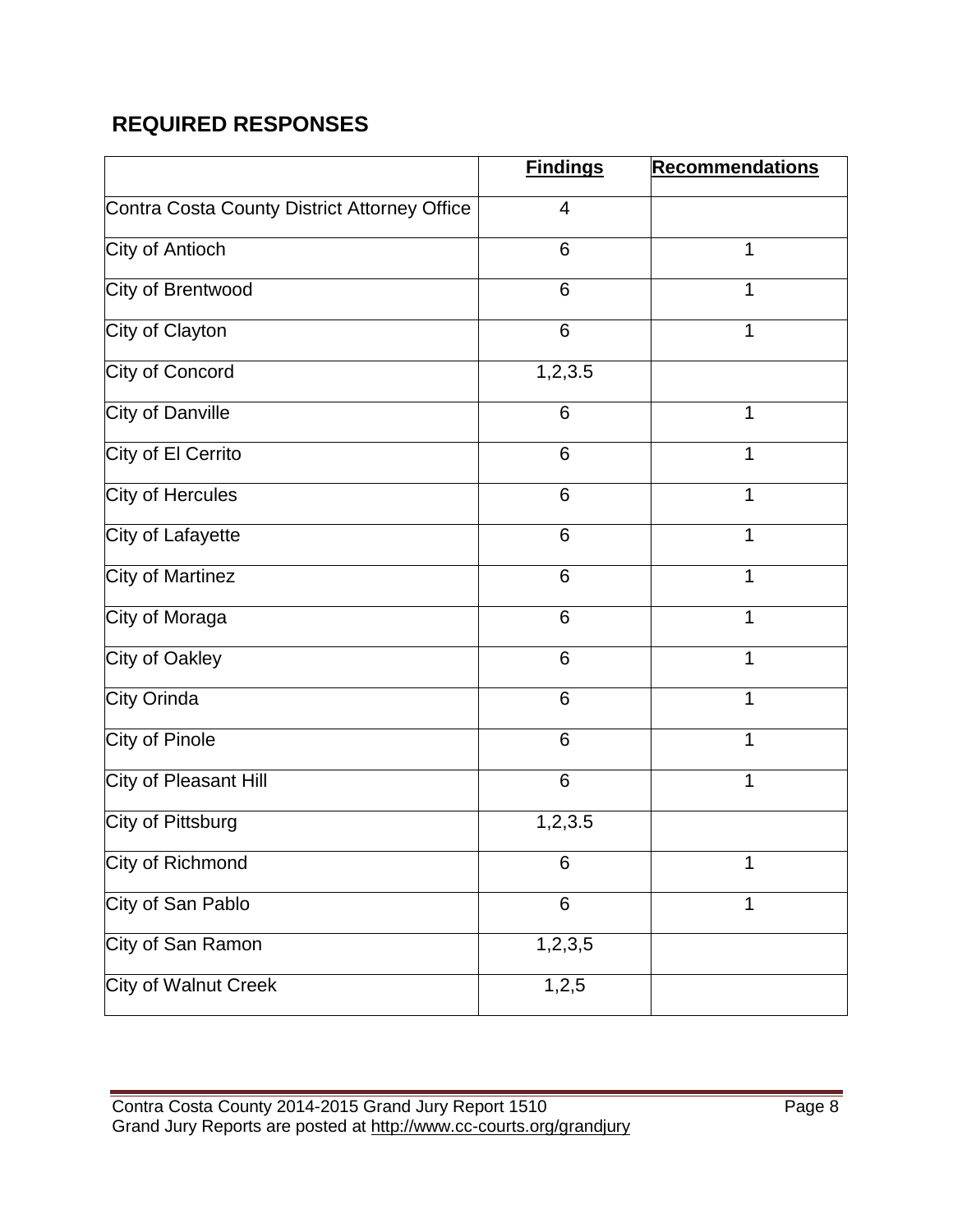#### **APPENDIX**

#### **Cal. Penal Code** §**14150**

The Legislature hereby finds and declares:

(a) Over the last 10 years, criminal case filings, including misdemeanor filings, have been increasing faster than any other type of filing in California's courts. Between 1981 and 1991, nontraffic misdemeanor and infraction filings in municipal and justice courts increased by 35 percent.

(b) These misdemeanor cases add to the workload which is now straining the California court system. In addition, many of these cases are ill-suited to complete resolution through the criminal justice system because they involve underlying disputes which may result in continuing conflict and criminal conduct within the community.

(c) Many victims of misdemeanor criminal conduct feel excluded from the criminal justice process. Although they were the direct victims of the offenders' criminal conduct, the process does not currently provide them with a direct role in holding the offender accountable for this conduct.

(d) Community conflict resolution programs utilizing alternative dispute resolution (ADR) processes such as mediation and arbitration have been effectively used in California and elsewhere to resolve conflicts involving conduct that could be charged as a misdemeanor. These programs can assist in reducing the number of cases burdening the court system. By utilizing ADR processes, these programs also provide an opportunity for direct participation by the victims of the conduct, thereby increasing victims' satisfaction with the criminal justice process. In addition, by bringing the parties together, these programs may reduce conflict within the community by facilitating the settlement of disputes which are causing repeated misdemeanor criminal conduct and may increase compliance with restitution agreements by encouraging the offender to accept personal responsibility.

(e) As of the effective date of this section, the San Francisco and Contra Costa district attorney offices refer between 1,000 and 1,500 cases per year involving conduct which could be charged as a misdemeanor to California Community Dispute Services, which provides ADR services. Between 70 and 75 percent of these cases are successfully resolved through the ADR process, and the rate of compliance with the agreements reached is between 80 and 93 percent.

(f) The State of New York has developed a substantial statewide alternative dispute resolution program in which 65 percent of the cases using the services are of a criminal nature. These cases are referred to arbitration, conciliation, and mediation. Of the criminal misdemeanor cases that were mediated, 82 percent reached an agreement through the mediation process.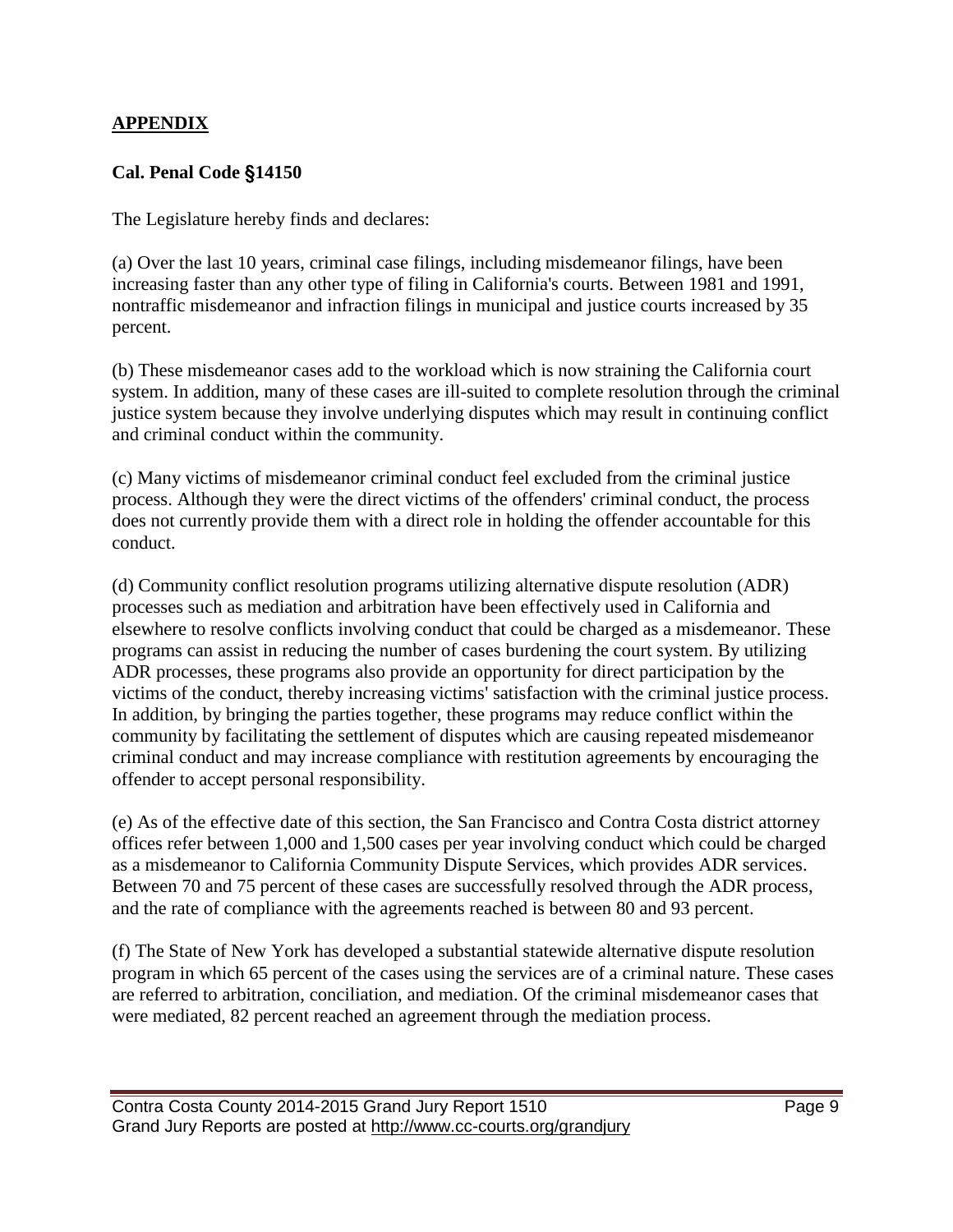(g) It is in the public interest for community dispute resolution programs to be established to provide ADR services in cases involving conduct which could be charged as a misdemeanor and for district attorneys and courts to be authorized to refer cases to these programs.

## **CAL. PEN CODE § 14151**

The district attorney may establish a community conflict resolution program pursuant to this title to provide alternative dispute resolution (ADR) services, such as mediation, arbitration, or a combination of both mediation and arbitration (med-arb) in cases, including those brought by a city prosecutor, involving conduct which could be charged as a misdemeanor. The district attorney may contract with a private entity to provide these services and may establish minimum training requirements for the neutral persons conducting the ADR processes. 14152. (a) The district attorney may refer cases involving conduct which could be charged as a misdemeanor to the community conflict resolution program. In determining whether to refer a case to the community conflict resolution program, the district attorney shall consider, but is not limited to considering, all of the following:

(1) The nature of the conduct in question.

(2) The nature of the relationship between the alleged victim and the person alleged to have committed the conduct.

(3) Whether referral to the community conflict resolution program is likely to help resolve underlying issues which are likely to result in additional conduct which could be the subject of criminal charges.

(b) No case where there has been a history of child abuse, sexual assault, or domestic violence, as that term is defined in Section 6211 of the Family Code, between the alleged victim and the person alleged to have committed the conduct, or where a protective order, as defined in Section 6218 of the Family Code, is in effect, shall be referred to the community conflict resolution program.

## **Cal. Penal Code §14152**

(a)The district attorney may refer cases involving conduct which could be charged as a misdemeanor to the community conflict resolution program. In determining whether to refer a case to the community conflict resolution program, the district attorney shall consider, but is not limited to considering, all of the following:

(1)The nature of the conduct in question.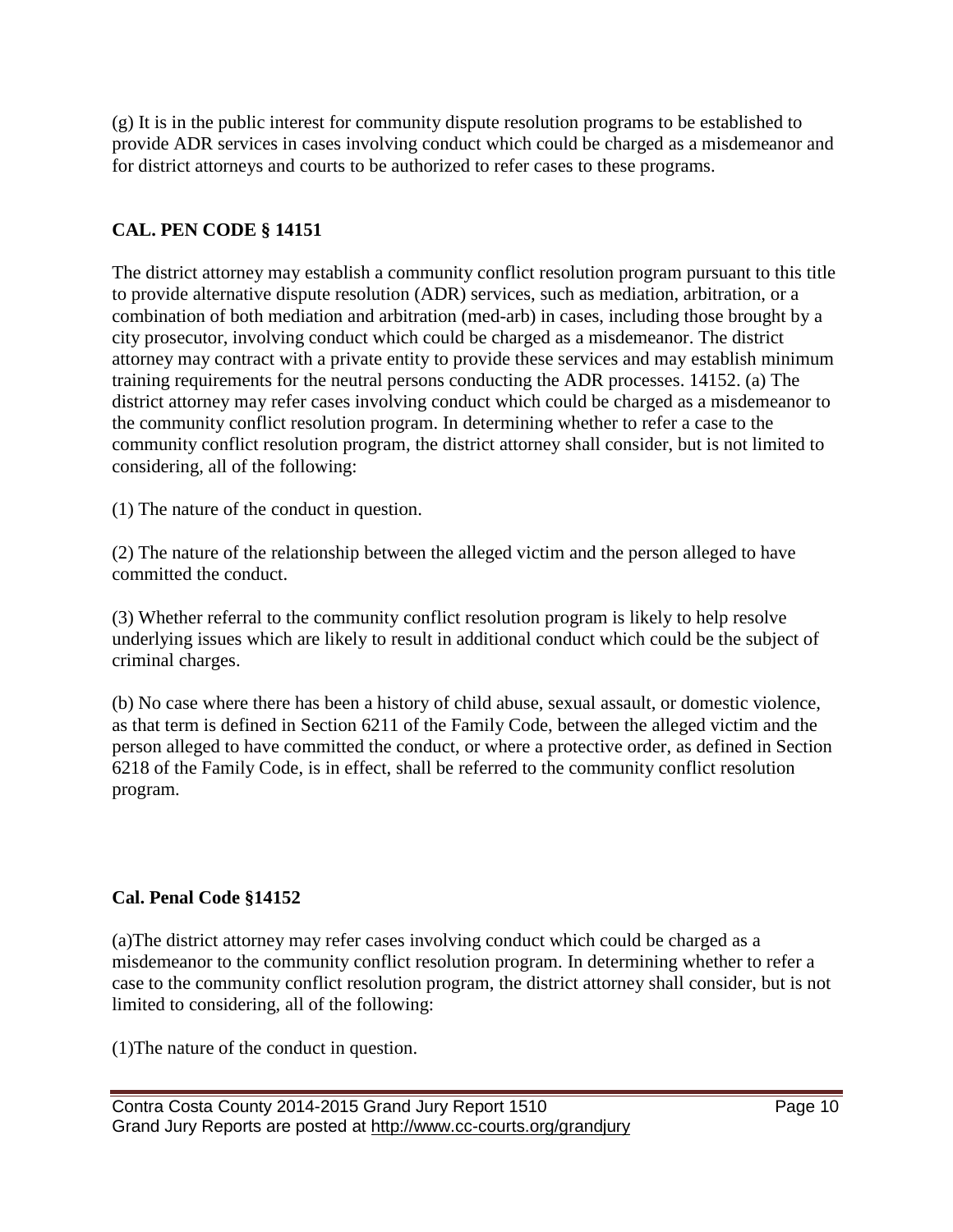(2)The nature of the relationship between the alleged victim and the person alleged to have committed the conduct.

(3)Whether referral to the community conflict resolution program is likely to help resolve underlying issues which are likely to result in additional conduct which could be the subject of criminal charges.

(b)No case where there has been a history of child abuse, sexual assault, or domestic violence, as that term is defined in Section 6211 of the Family Code, between the alleged victim and the person alleged to have committed the conduct, or where a protective order, as defined in Section 6218 of the Family Code, is in effect, shall be referred to the community conflict resolution program.

## **Cal. Penal Code §14153**

Both the alleged victim and the person alleged to have committed the conduct shall knowingly and voluntarily consent to participate in the ADR process conducted by the community conflict resolution program.

### **Cal. Penal Code §14154**

In a county in which the district attorney has established a community conflict resolution program, the superior court may, with the consent of the district attorney and the defendant, refer misdemeanor cases, including those brought by a city prosecutor, to that program. In determining whether to refer a case to the community conflict resolution program, the court shall consider, but is not limited to considering, all of the following:

(a)The factors listed in Section 14152.

(b)Any other referral criteria established by the district attorney for the program.

The court shall not refer any case to the community conflict resolution program which was previously referred to that program by the district attorney.

## **Cal. Penal Code §14155**

(a)If the alleged victim or the person alleged to have committed the conduct does not agree to participate in the community conflict resolution program or the case is not resolved through the ADR process provided by that program, the community conflict resolution program shall promptly refer the case back to the district attorney or to the court that made the referral for appropriate action.